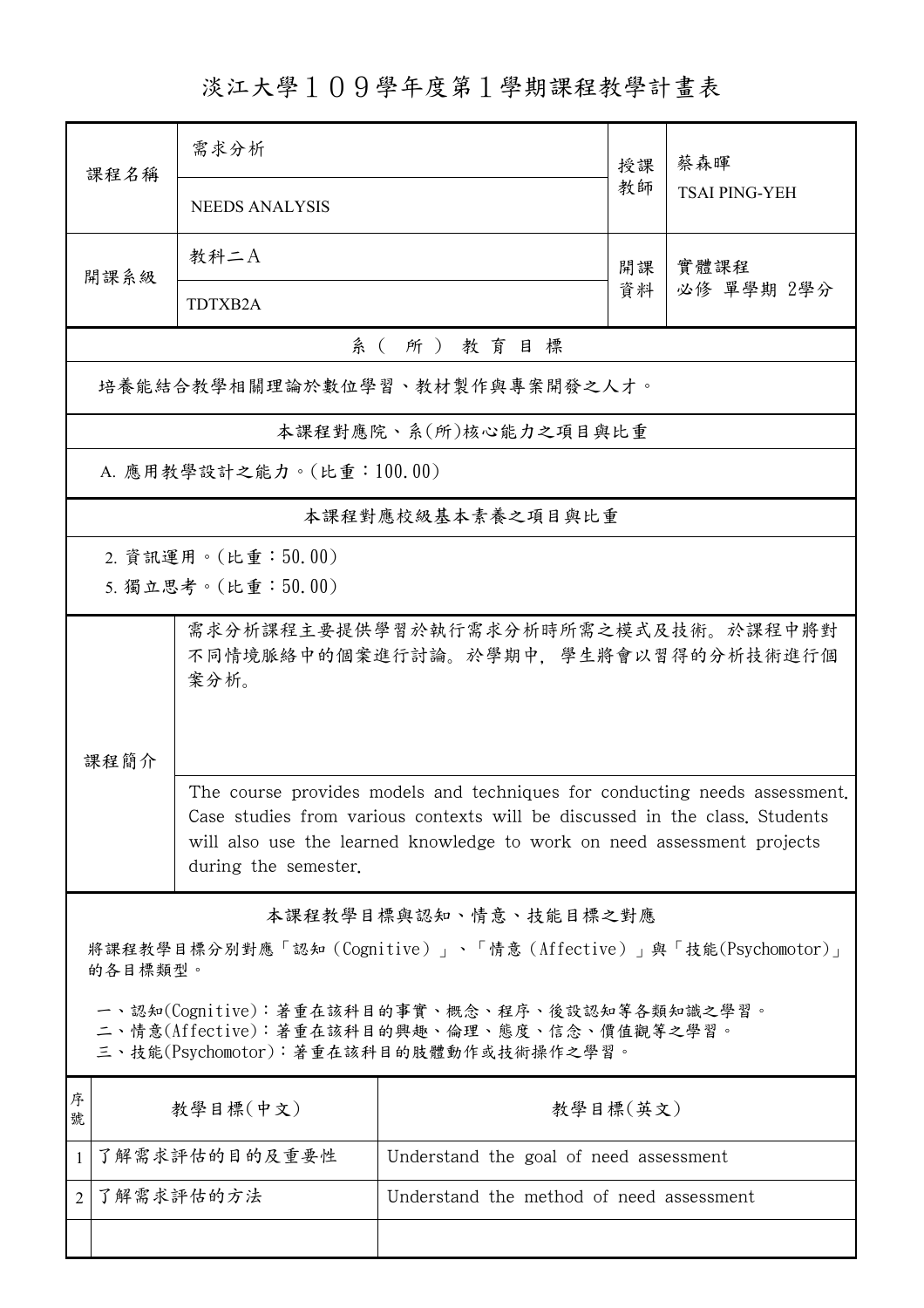| $\overline{3}$ | 定義問題/目地                      |                                                             |               | Define problem/Goal                               |                                  |  |  |
|----------------|------------------------------|-------------------------------------------------------------|---------------|---------------------------------------------------|----------------------------------|--|--|
|                | 4 選擇適當需求評估的方法                |                                                             |               | Select proper methodology for needs assessment    |                                  |  |  |
| 5 <sup>1</sup> | 發展基本的需求評估的工具                 |                                                             |               | Developing tools for needs assessment             |                                  |  |  |
|                | 6 收集及分析需求評估的資料               |                                                             |               | Collecting and analyze data from needs assessment |                                  |  |  |
|                | 7 報告需求分析的結果                  |                                                             |               | Report the result of needs<br>asessment           |                                  |  |  |
|                | 教學目標之目標類型、核心能力、基本素養教學方法與評量方式 |                                                             |               |                                                   |                                  |  |  |
| 序號             | 目標類型                         | 院、系 $(\kappa)$  <br>核心能力                                    | 校級<br>│ 基本素養  | 教學方法                                              | 評量方式                             |  |  |
| 1              | 認知                           | $\mathsf{A}$                                                | 25            | 講述、討論、發表                                          | 作業、討論(含課<br>堂、線上)、報告(含口<br>頭、書面) |  |  |
| 2              | 認知                           | $\mathsf{A}$                                                | 25            | 講述                                                | 作業、討論(含課<br>堂、線上)                |  |  |
| $\overline{3}$ | 認知                           | A                                                           | 5             | 講述、討論                                             | 作業、討論(含課<br>堂、線上)                |  |  |
| 4              | 認知                           | A                                                           | 5             | 講述、討論                                             | 作業、討論(含課<br>堂、線上)                |  |  |
| 5              | 認知                           | A                                                           | 25            | 講述、討論                                             | 作業、討論(含課<br>堂、線上)                |  |  |
| 6              | 認知                           | $\mathsf{A}$                                                | 25            | 講述、討論                                             | 作業、討論(含課<br>堂、線上)                |  |  |
| 7              | 認知                           | A                                                           | 25            | 講述、討論                                             | 作業、討論(含課<br>堂、線上)                |  |  |
|                |                              |                                                             |               | 授課進度表                                             |                                  |  |  |
| 週次             | 日期起訖                         |                                                             |               | 內 容 (Subject/Topics)                              | 備註                               |  |  |
| 1              | $109/09/14$ ~<br>109/09/20   | 課程簡介,介紹學習資源,分組                                              |               |                                                   |                                  |  |  |
| $\overline{c}$ | $109/09/21$ ~<br>109/09/27   | 需求及需求評估的定義                                                  |               |                                                   |                                  |  |  |
| 3              | $109/09/28$ ~<br>109/10/04   | 定義問題/目的                                                     |               |                                                   |                                  |  |  |
| 4              | $109/10/05$ ~<br>109/10/11   |                                                             | 績效問題、目地--工作分析 |                                                   |                                  |  |  |
| 5              | $109/10/12$ ~<br>109/10/18   | 需求評估的步驟--訓練需求分析訪談                                           |               |                                                   |                                  |  |  |
| 6              | $109/10/19$ ~<br>109/10/25   | 訓練需求分析                                                      |               |                                                   |                                  |  |  |
| 7              | $109/10/26$ ~<br>109/11/01   | 需求分析 - 組織訓練需求分析訪談報告,(請準備並依<br>照工 作分析方法擬定的訪談問題進行問卷發放或訪<br>談) |               |                                                   |                                  |  |  |
| 8              | $109/11/02$ ~<br>109/11/08   | 需求分析資料收集技巧-組織訓練需求分析                                         |               |                                                   |                                  |  |  |